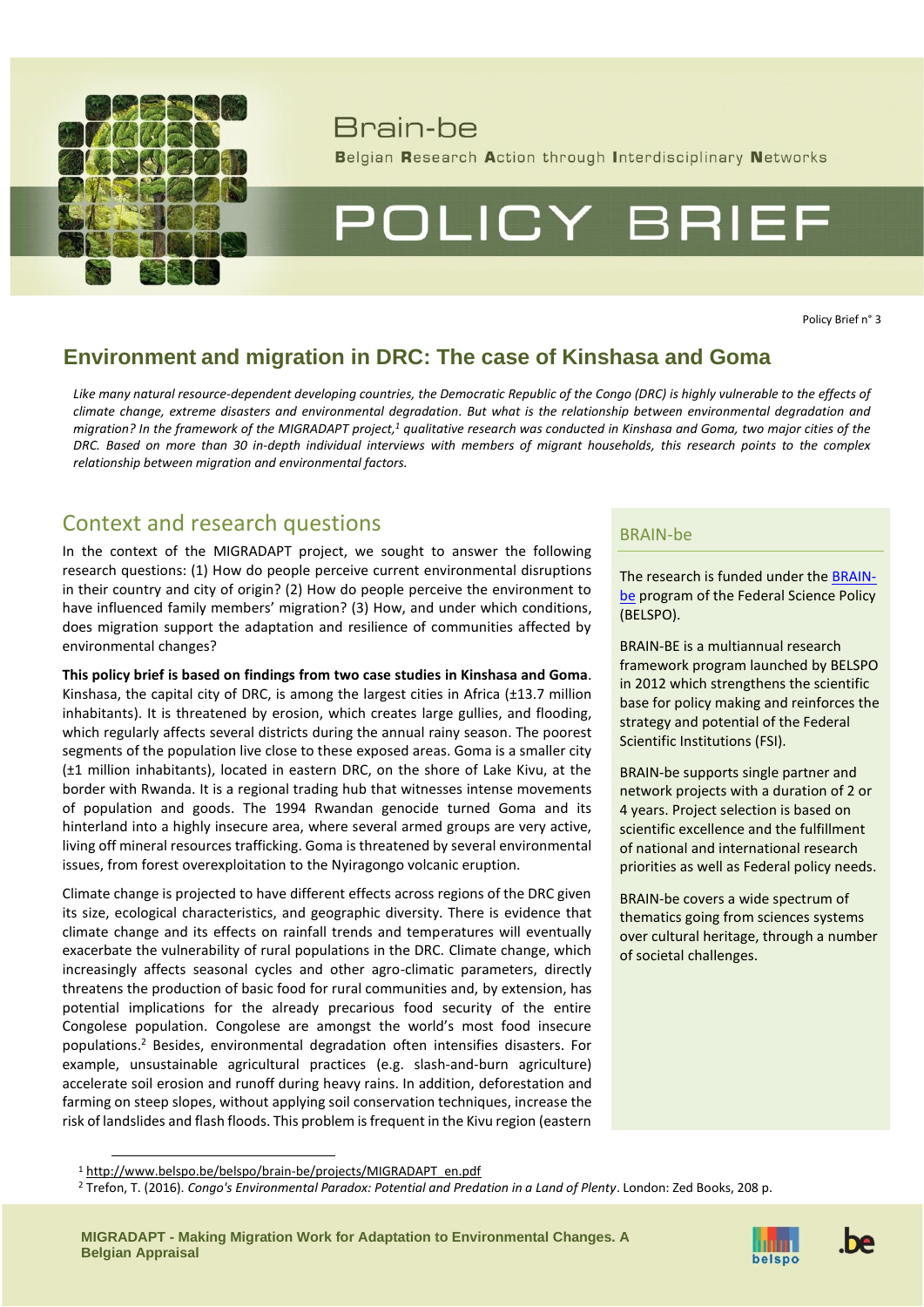DRC) due to high population density. Rapid and sustained population growth also leads to a growing demand for fuelwood, food and building materials, which exacerbates forest degradation (Trefon, 2016). Extreme environmental phenomena can also spark conflicts over land and resources and pose increasingly serious problems, which could lead to rural-urban, intra-urban and international population movements. By 2050, DRC will be among the world's top ten most populated countries, a trend that could have a significant impact on population movements.<sup>3</sup>

Yet, it is complex to disaggregate the specific role of climate change or environmental degradation on migration patterns. The decision to migrate is rarely due to one single cause, except in the most extreme cases. On the contrary, social, political, economic, environmental and demographic factors are regularly interlinked with each other. 4 An unknown proportion of migration flows from DRC results from poor environmental management, including uncontrolled exploitation of forests, the setting up of protected areas with its associated human rights violations, or the allocation of mining concessions without any measures to support displaced populations. Disasters can also lead to migration and leave populations destitute.

# Main findings

Diverging perceptions of environmental changes in Kinshasa and Goma In both cities, research participants recognize that the environment in Congo has changed significantly, especially in rural areas**:** deforestation, drying up of rivers, erosion, as well as seasonal changes were commonly referred to. Living in Kinshasa is depicted as a real challenge by its inhabitants, because of the degradation of their district and the changing climate, which create a hostile environment. In this megacity, environmental changes are a reality experienced by a large part of the population. Although people feel that what they experience in Kinshasa is similar to what is experienced by others around the world, the prevailing feeling amongst respondents relates to helplessness and a lack of knowledge in the face of such phenomena. While authorities are blamed for not playing their role properly, the population's behavior (e.g. through poor waste management) is also perceived to contribute to amplifying the dramatic consequences of environmental changes, such as drought, erosion and flooding. Yet, leaving Kinshasa to go back to the village of origin does not emerge as an option for internal migrants, and international migration is not necessarily identified as a solution to alleviate a precarious economic situation. Conversely, in Goma, environmental changes are not perceived as strongly as in Kinshasa despite related events, such as flooding or drought, that regularly impact it. If some consciousness of environmental changes exists among the respondents, they are mainly identified as affecting other parts of the country and of the world. Goma residents like their city despite recurrent security problems. Respondents do not aspire to leave the city, nor to go back to their village of origin (where insecurity is still prevalent), nor to migrate outside of DRC. Improved living conditions through the construction of quality roads and a reliable water and electricity supply is considered as a greater concern.

### Migration and environmental changes: A complex relationship

While city life and access to modern infrastructure still strongly attract some respondents, internal migration to Kinshasa is often reportedly motivated by educational reasons. As for international migration aspirations, they tend to focus on Western countries (with a preference for North America) and appear mainly linked to economic reason**s**. In the Goma region, insecurity in villages is at the origin of most respondents' internal migrations. Some also migrate to the city to access more



<sup>3</sup> United Nations, Department of Economic and Social Affairs, Population Division (2019). World Population Prospects 2019: Highlights (ST/ESA/SER.A/423)

<sup>4</sup> Gemenne F., Peyraut M., Kassongo Kalonji E., Mayer B. & Lassailly-Jacob V. (2013) "Seul Dieu nous protège" - Migration et environnement en République démocratique du Congo. Rapport de recherche. Observatoire ACP sur les migrations. ACPOBS/2013/PUB18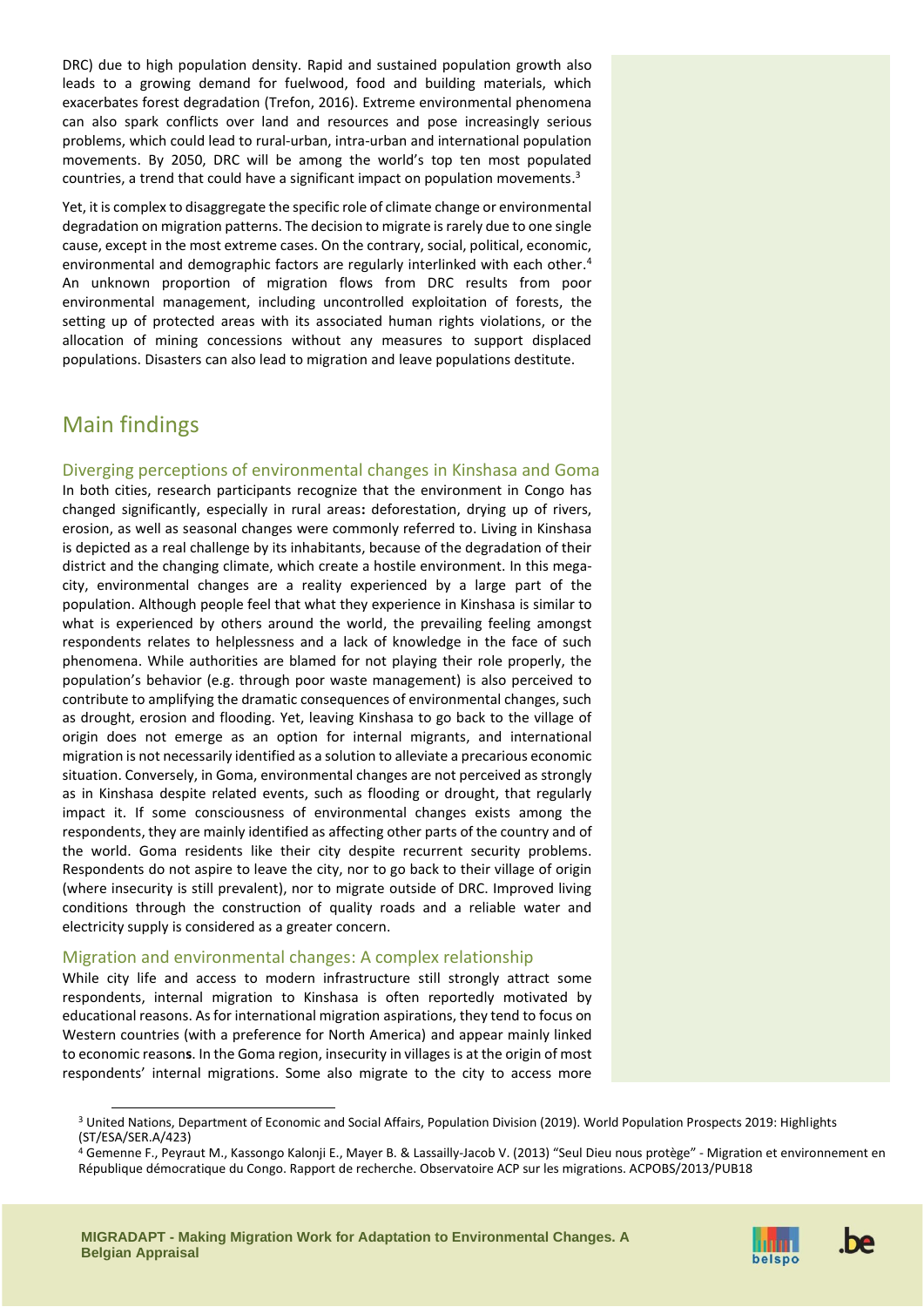opportunities and earn a better living. But surprisingly, almost none of the Goma respondents seemed tempted by the "mirage of the West". The majority of migrants leaving Goma travel for study or work reasons. After earning money and/or expertise, it appears crucial to quickly return to Goma to contribute to the development of the community; several respondents have indeed mentioned that attachment to land and family is greater than the recurring problems of insecurity. Goma is moreover widely perceived as a city of opportunity. Finally, whether internal or international, migration frequently appears to be due to a multitude of social, political or economic factors (Gemenne et al., 2013) and the latter may be at the root of environmental degradation, such as uncontrolled deforestation, mineral extraction leading to industrial pollution or overexploitation of agricultural land resulting in soil erosion (Trefon, 2016). Such environmental phenomena do not alone determine migratory behaviors and decisions. As a result, migration is rarely used as a strategy to deal solely with environmental degradation and climate change, but it is nevertheless an effective way to reduce vulnerability to environmental change.

#### A limited prioritization of environmental protection and adaptation

For a large part of our sample, daily issues (e.g. the need to cover food expenses and school fees) are much more prevailing than environmental changes, although in Goma, the risk associated with the active Nyiragongo volcano regularly appears as a concern. Therefore, assisting those negatively impacted by environmental changes is not a priority for the respondents. Interest in adapting or in helping others adapt to environmental changes also remains limited. Local institutions in charge of environmental protection and disaster risk reduction have a limited intervention capacity since such issues are not prioritized by the authorities, who, instead of addressing medium to long-term concerns, are trapped in weak governance capacity and short-term policy vision.<sup>5</sup> Teams are untrained, understaffed and underfunded. Such a system prevents the implementation of effective disaster risk and land degradation reduction actions, such as prevention and awareness raising programs.

### The multiple roles of remittances

In Kinshasa, respondents explain that being supportive is a responsibility for family members living abroad. Indeed, international migration appears as a risk minimization strategy involving the whole family. Having a family member abroad is also depicted as a source of prestige. While family members make an enormous contribution to fund the international migration of one of their members, migrants then become responsible for financially supporting the family left behind, and, once settled in the host country, bringing in other family members to increase the resources to be sent to the family.<sup>6</sup> Such "solidarity" has the perverse effect of perpetuating dependency. In Goma, it is more frequently admitted that nothing should be expected from migrants; self-help is seen as necessary to avoid being called "beggars". According to our respondents, most of the financial flows sent by the diaspora are devoted to meeting the current food needs of the family. Remittances also guarantee access to essential services such as healthcare and education. Finally, transfers enable families to honor their commitments during specific events, such as baptisms, weddings or funerals (Sumata et al., 2004). This means that remittances are mostly intended to cover the daily needs of households. Indeed, several respondents mentioned that investments based on migrants' remittances are rare, although remittances are sometimes invested in the informal tertiary sector (informal trade, store opening) or in private projects (real estate). Remittances therefore do not appear primarily dedicated to boosting the economy or development, nor to protecting the environment.



<sup>5</sup> Michellier, C., Pigeon, P., Paillet, A. Trefon, T., Dewitte, O. & Kervyn, F. (2020). The Challenging Place of Natural Hazards in Disaster Risk Reduction Conceptual Models: Insights from Central Africa and the European Alps, International Journal of Disaster Risk Science, 11, p.316– 332. Retrieved from: https://doi.org/10.1007/s13753-020-00273-y

<sup>6</sup> Sumata, C., Trefon T. & Cogels, S. (2004). *Images et usages de l'argent de la diaspora congolaise : les transferts comme vecteur d'entretien du quotidien à Kinshasa*. In *Ordre et désordre à Kinshasa: réponses populaires à la faillite de l'Etat*, ed. Theodore Trefon. Tervuren, Belgium and Paris: Institut Africain and L'Harmattan.